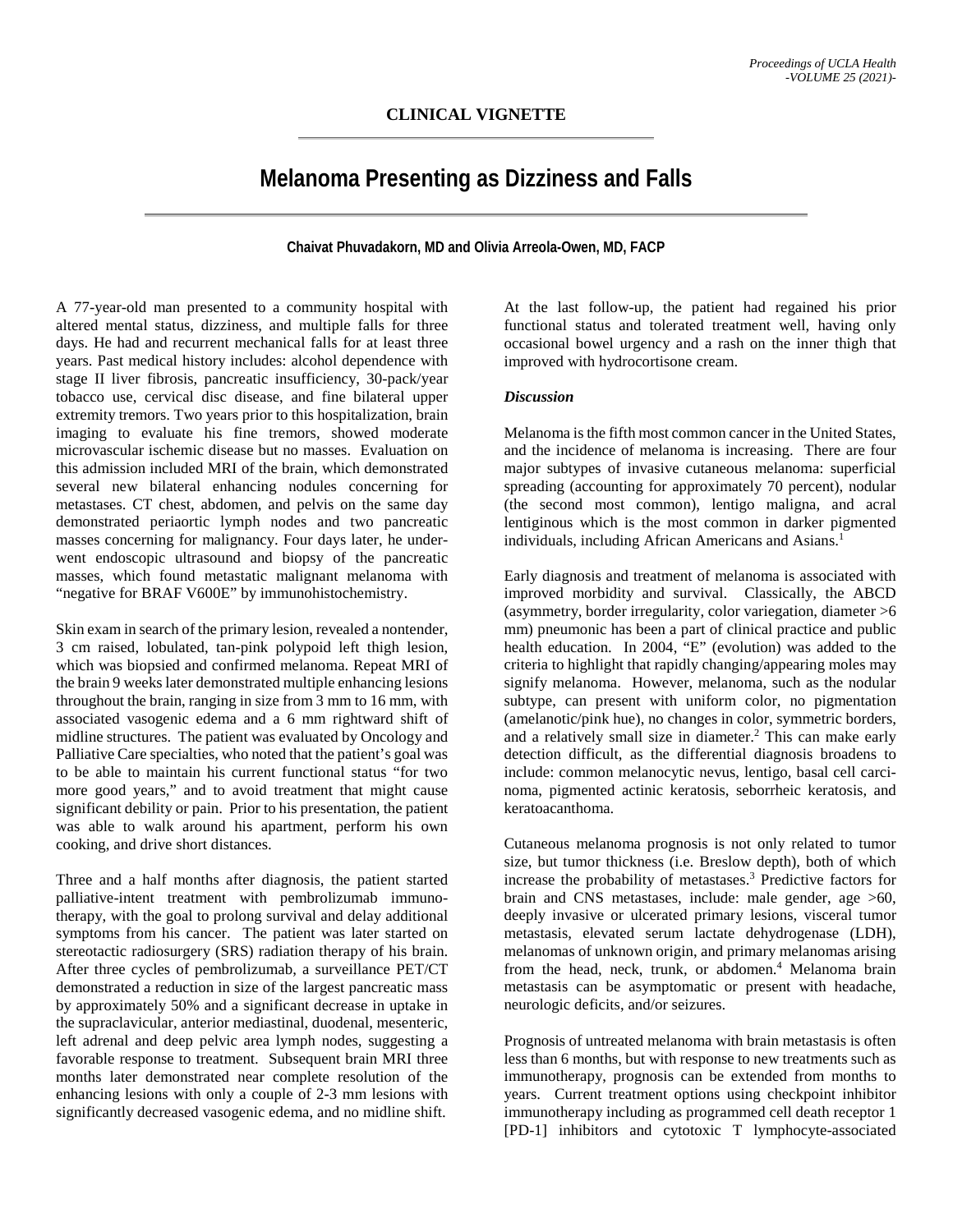protein 4 [CTLA-4] inhibitors and targeted therapy (BRAF plus MEK inhibitors) have superseded previous treatment regimens, such as interleukin-2 and some cytotoxic chemotherapy, while also reducing toxicity. Monotherapy with PD-1 inhibitors (pembrolizumab, nivolumab) has shown 5-year survival rates of 44 percent, as well as up to 52 percent when combined with ipilimumab (a CTLA-4 inhibitor).<sup>5</sup> In patients who achieved a complete response to pembrolizumab, researchers reported 91% two-year disease-free survival after discontinuation of immunotherapy.<sup>6</sup>

Approximately half of cutaneous melanomas have a V600 mutation in the BRAF gene. In combination with downstream MEK, BRAF activates the mitogen-activated protein kinase (MAPK) pathway, resulting in oncogenesis. Targeted therapy, such as dabrafenib plus trametinib, vemurafenib plus cobimetinib, and encorafenib plus binibetinib, focus on this pathway and is especially important for patients with extensive tumor burden and disease-related symptoms.<sup>7</sup>

For patients with metastatic melanoma, systemic therapy utilizing checkpoint inhibitor immunotherapy and targeted therapy have dramatically improved prognosis, especially since these agents have activity at all sites of disease, including the brain. Therefore, patients with small (<1 cm) and minimally symptomatic or asymptomatic brain metastases are increasingly considered to be candidates for immediate systemic therapy with deferred locoregional therapy such as radiation or surgery.<sup>8</sup>

Potential adverse reactions to checkpoint inhibitor immunotherapy includes fatigue, dermatologic/mucosal toxicity including pruritus, dermatitis, vitiligo, alopecia, mucositis, dry mouth, enterocolitis, hepatitis, pneumonitis, and endocrinopathies such as thyroid toxicity, hypophysitis, and adrenal insufficiency.9 Some of these adverse reactions can be managed with as-needed medications—i.e. loperamide for mild colitis, hydroxyzine for pruritus, topical glucocorticoid creams for mild-moderate dermatitis—but more serious reactions may necessitate systemic steroids and evaluation for opportunistic infections.

## *Case Outcome*

This patient with advance melanoma presented with altered mental status, dizziness, and multiple falls, rather than cutaneous symptoms. He was negative for a BRAF gene mutation, and was started on pembrolizumab, PD-1 inhibitor, which is typically administered for a minimum of 6 months and a maximum of 2 years in the absence of toxicity. After only a few treatments with pembrolizumab, imaging demonstrated significant response to treatment. Overall, he has tolerated treatment well, having only mild reactions of fecal urgency and a localized rash.

## **REFERENCES**

- 1. **Eroglu Z, Ribas A**. Combination therapy with BRAF and MEK inhibitors for melanoma: latest evidence and place in therapy. *Ther Adv Med Oncol*. 2016 Jan;8(1):48-56. doi: 10.1177/1758834015616934. PMID: 26753005; PMCID: PMC4699264.
- 2. **American Academy of Dermatology Ad Hoc Task Force for the ABCDEs of Melanoma, Tsao H, Olazagasti JM, Cordoro KM, Brewer JD, Taylor SC, Bordeaux JS, Chren MM, Sober AJ, Tegeler C, Bhushan R, Begolka WS**. Early detection of melanoma: reviewing the ABCDEs. *J Am Acad Dermatol*. 2015 Apr;72(4):717-23. doi: 10.1016/j.jaad.2015.01.025. Epub 2015 Feb 16. PMID: 25698455.
- 3. **Breslow A**. Thickness, cross-sectional areas and depth of invasion in the prognosis of cutaneous melanoma. *Ann Surg*. 1970 Nov;172(5):902-8. doi: 10.1097/00000658-197011000-00017. PMID: 5477666; PMCID: 197011000-00017. PMC1397358.
- 4. **Bedikian AY, Wei C, Detry M, Kim KB, Papadopoulos NE, Hwu WJ, Homsi J, Davies M, McIntyre S, Hwu P**. Predictive factors for the development of brain metastasis in advanced unresectable metastatic melanoma. *Am J Clin Oncol*. 2011 Dec;34(6):603-10. doi: 10.1097/COC. 0b013e3181f9456a. PMID: 21150567.
- 5. **Larkin J, Chiarion-Sileni V, Gonzalez R, Grob JJ, Rutkowski P, Lao CD, Cowey CL, Schadendorf D, Wagstaff J, Dummer R, Ferrucci PF, Smylie M, Hogg D, Hill A, Márquez-Rodas I, Haanen J, Guidoboni M, Maio M, Schöffski P, Carlino MS, Lebbé C, McArthur G, Ascierto PA, Daniels GA, Long GV, Bastholt L, Rizzo JI, Balogh A, Moshyk A, Hodi FS, Wolchok JD**. Five-Year Survival with Combined Nivolumab and Ipilimumab in Advanced Melanoma. *N Engl J Med*. 2019 Oct 17;381(16):1535-1546. doi: 10.1056/NEJMoa 1910836. Epub 2019 Sep 28. PMID: 31562797.
- 6. **Robert C, Ribas A, Hamid O, Daud A, Wolchok JD, Joshua AM, Hwu WJ, Weber JS, Gangadhar TC, Joseph RW, Dronca R, Patnaik A, Zarour H, Kefford R, Hersey P, Zhang J, Anderson J, Diede SJ, Ebbinghaus S, Hodi FS**. Durable Complete Response After Discontinuation of Pembrolizumab in Patients With Metastatic Melanoma. *J Clin Oncol.* 2018 Jun 10;36(17):1668-1674. doi: 10.1200/JCO.2017.75.6270. Epub 2017 Dec 28. PMID: 29283791.
- 7. **Elder DE, Bastian BC, Cree IA, Massi D, Scolyer RA**. The 2018 World Health Organization Classification of Cutaneous, Mucosal, and Uveal Melanoma: Detailed Analysis of 9 Distinct Subtypes Defined by Their Evolutionary Pathway. *Arch Pathol Lab Med*. 2020 Apr;144(4):500-522. doi: 10.5858/arpa.2019-0561-RA. Epub 2020 Feb 14. PMID: 32057276.
- 8. **Sloot S, Chen YA, Zhao X, Weber JL, Benedict JJ, Mulé JJ, Smalley KS, Weber JS, Zager JS, Forsyth PA, Sondak VK, Gibney GT**. Improved survival of patients with melanoma brain metastases in the era of targeted BRAF and immune checkpoint therapies. *Cancer*. 2018